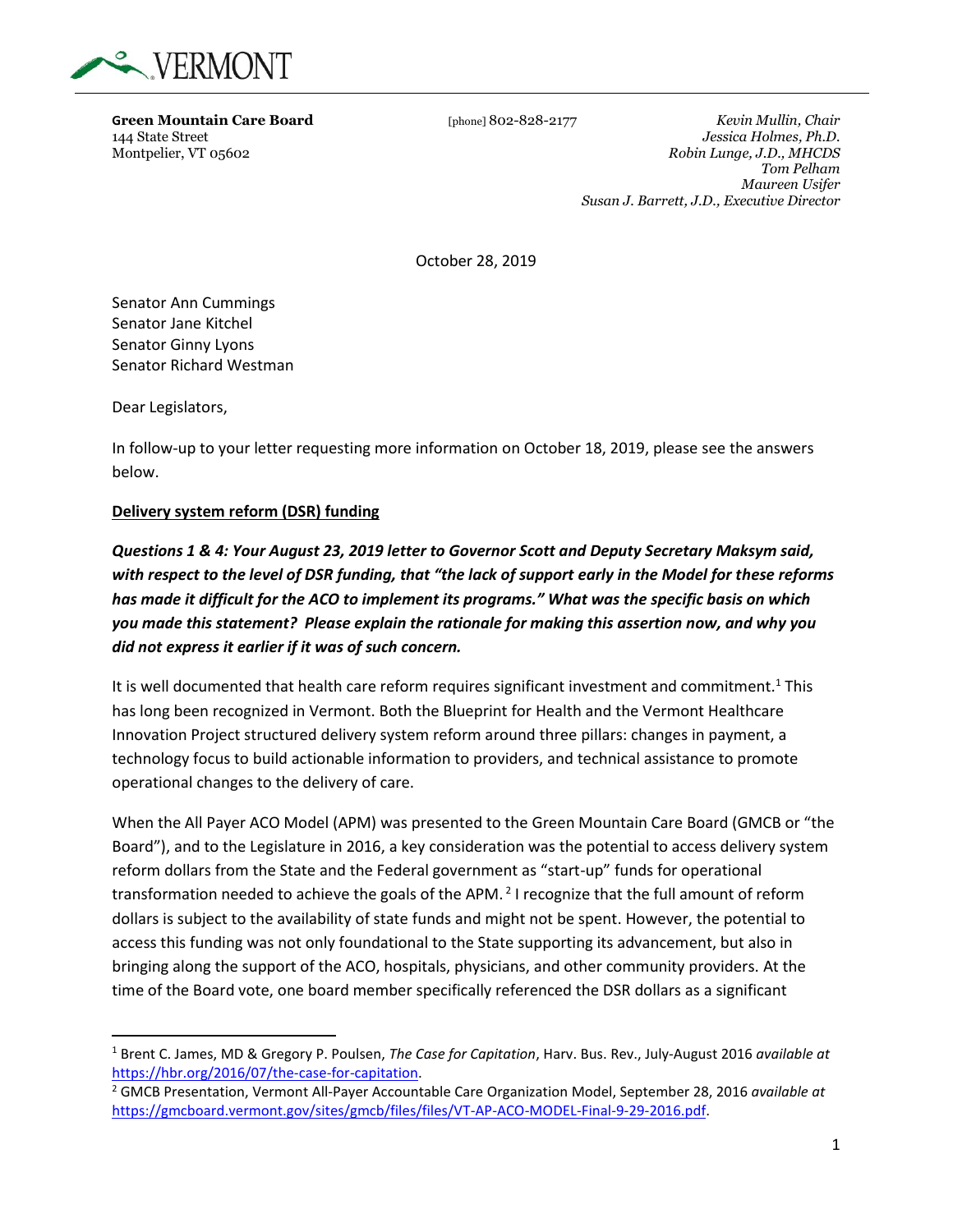contributor to the decision to move forward with the agreement: "It's giving us access to \$200 plus million dollars, that we [would] not otherwise have, but for this agreement. That's critical money coming into this state…"

From the Board's vantage point (largely hospital and ACO budget regulation), it appears that the DSR and HIT funding has contributed less than \$14 million over 3 years.<sup>3</sup> I fully recognize that there are competing needs across the healthcare and human services system, but with the considerable financial pressures facing hospitals (please see below) and the significant operational investments needed to reform the delivery system, I thought it timely to revisit the potential to access the \$56 million in DSR funds still on the table.<sup>4</sup>

It is our understanding from our role as regulators, that hospitals have been the majority funders of delivery system reform activities to date, paying \$34.7 million to OneCare in the form of dues.<sup>5</sup> Through this year's hospital budget process, it became apparent that the financial pressures facing hospitals have grown to a critical point. With over 118 rural hospital closures nationally since  $2010<sup>6</sup>$  one Vermont critical access hospital in bankruptcy, and six hospitals facing significant financial issues, the Board instituted additional monitoring of six hospitals and required five hospitals to engage with us in sustainability planning. As hospitals face greater financial headwinds due to an aging population with higher acuity, rising costs of pharmaceuticals, workforce shortages and the resulting wage pressures, a growth in bad debt and free care, and for some hospitals a payer mix more heavily reliant on government funded plans, investing in delivery system reform becomes even more challenging.

Innovation and system transformation require upfront investment. Lower initial investments are likely to translate into fewer innovative population health programs and slower roll-out.

# *Questions 2 & 3: What did not happen that would have happened if the amount of DSR funding had been greater? Please provide a detailed description of how additional funds would have been expended and the expected benefit to Vermont patients and consumers.*

DSR funding requires an application and an approval process that is managed by AHS. While the Board cannot anticipate what the ACO would have submitted, nor what AHS and their federal partners would

<sup>&</sup>lt;sup>3</sup> GMCB does not have access to DVHA's actual expenditures; amounts reflect materials submitted by OneCare Vermont through the Board's ACO regulatory process. The [SFY2020 DVHA budget book](https://dvha.vermont.gov/budget-legislative/2dvha-annual-report-and-sfy-2020-budget-recommendation.pdf) shows \$1,787,375 in DSR investments in SFY2018. Dept. of Vermont Health Access, *Annual Report & SFY 2020 Budget Recommendation* 159 (Feb. 1, 2019) *available at* https://dvha.vermont.gov/budget-legislative/2dvha-annual-report-and-sfy-2020 budget-recommendation.pdf. Th[e SFY2019 DVHA budget book](https://dvha.vermont.gov/budget-legislative/1sfy-2019-budget-book-final.pdf) requested \$2.6M in DSR Investments. Dept. of Vermont Health Access, *Budget Recommendation State Fiscal Year 2019* 146 (Jan. 31, 2018).

<sup>4</sup> The sum of capacity FY2020 & FY2021. *See* GMCB PowerPoint, Vermont All-Payer Accountable Care Organization Model, 14 (Sept. 28, 2016) *available at* [https://gmcboard.vermont.gov/sites/gmcb/files/files/VT-AP-ACO-MODEL-](https://gmcboard.vermont.gov/sites/gmcb/files/files/VT-AP-ACO-MODEL-Final-9-29-2016.pdf)[Final-9-29-2016.pdf.](https://gmcboard.vermont.gov/sites/gmcb/files/files/VT-AP-ACO-MODEL-Final-9-29-2016.pdf)

<sup>&</sup>lt;sup>5</sup> Sum of dues to OCV from Hospitals Q1 2016 through Q2 2019 Actuals as reported in hospital budget submissions. *See* <https://gmcboard.vermont.gov/hospital-budget> (last visited Oct. 28, 2019).

<sup>6</sup> U.N.C. Cecil G. Sheps Center for Health Services Research, 160 Rural Hospital Closures: January 2005-Present (118 since 2010),<https://www.shepscenter.unc.edu/programs-projects/rural-health/rural-hospital-closures/> (last visited Oct. 28, 2019).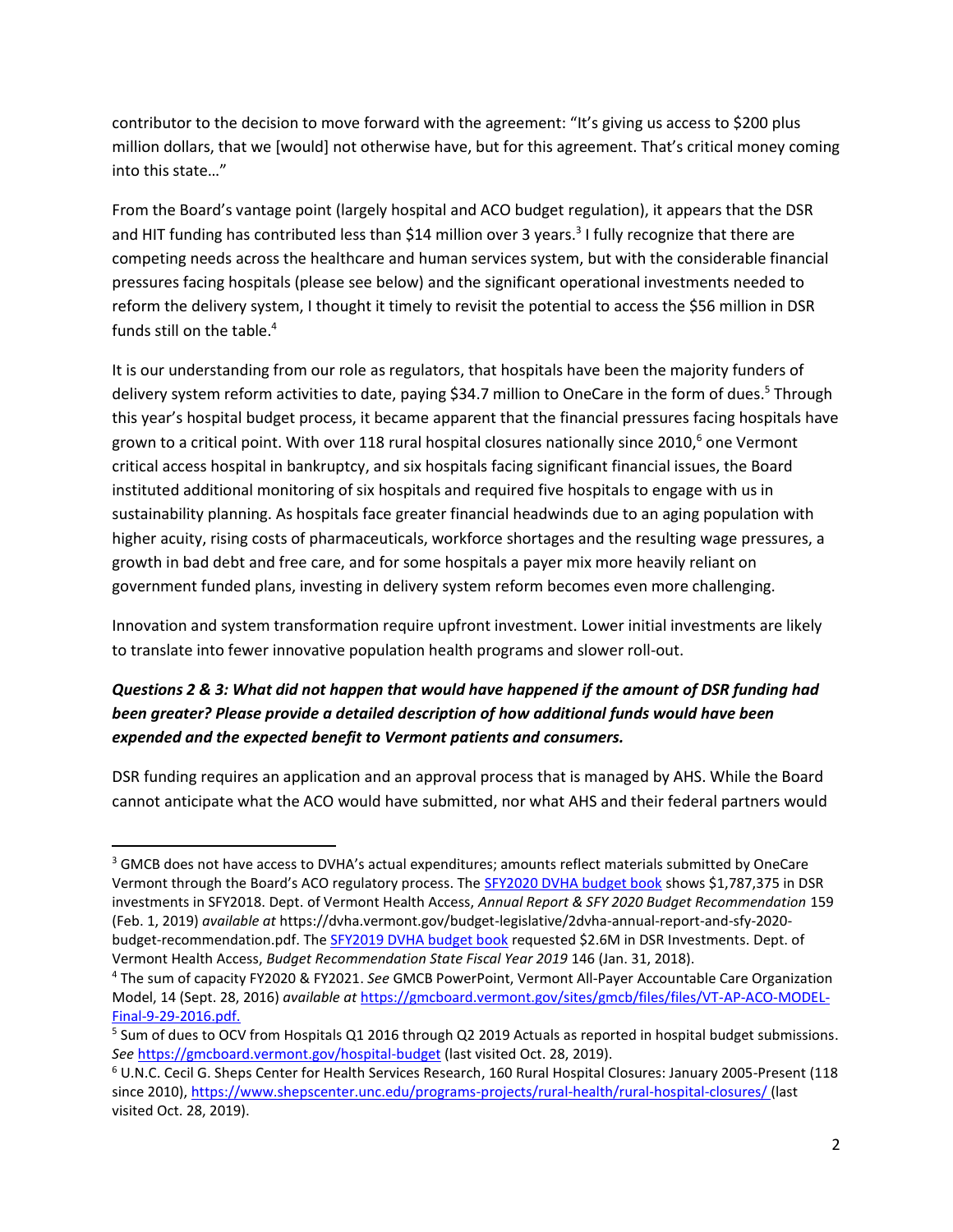have approved, it is reasonable to believe that programs aligned with Appendix I of Vermont's 1115 Medicaid Waiver<sup>7</sup> would be ripe for their consideration.

Examples of programs underway at OneCare that align with this funding stream and may benefit from additional funding include (but are not limited to): learning collaboratives, expansion of the Value Based Incentive Fund (VBIF) program to reward provider quality performance, implementation of its care coordination tool, "Care Navigator", and additional programs focused on mental health and primary care.

Other areas of opportunity that align with this funding stream that have not yet been leveraged by OneCare include (but are not limited to): technical assistance to providers to assist in operational change, statewide diabetes and chronic conditions programs, and surgical optimization standards.

Such projects would have and can still provide benefits to Vermonters and consumers by improving health outcomes and health care quality, reducing health care costs, and improving access to health care.

Earlier access to DSR funding likely would have eased the transition from fee for service to value-based payment and reduced the financial burden on hospitals. Those that have been making strides in our shift to a value-based system have articulated that the slow return on investment itself is threatening their financial viability. Investments in population health take time to produce savings, as these investments are designed to prevent future disease. In the interim, hospitals and other providers still need to manage and treat disease for Vermonters. This two-world problem, paired with insufficient investment, has potential to burden our hospitals, and put quality and access to care at risk for Vermonters, especially those in our rural communities.

Leon Berthiaume, Board Chair of Northwestern Medical Center writes in support of the hospital's 2020 budget submission "…[A]t the same time Northwestern Medical Center is a leader in OneCare VT and the success of the all payer model[, i]t is challenging to have a revenue cap on one hand and hold the responsibility to fund the transformation and carry the risk of an emerging capitated system. We have been all in from the start reducing avoidable emergency department visits and readmissions, and investing in the proven steps for our sustainable future in care management, health coaching, and primary prevention with RiseVT. All initiatives supported by the GMCB as the right things to do. The challenge is funding the future when there is no reimbursement for prevention, there is insufficient Medicaid reimbursement, and literally no incentive for providers and the population to align in this new reality. It is a major investment of time and money. All while maintaining our low cost position… The

 $7$  Ctrs. for Medicare & Medicaid Servs., Waiver Authority, Global Commitment to Health Section 1115 Demonstration (Jan. 1, 2017- Dec. 31, 2021) (Awardee Vermont Agency of Human Services) *available at* [https://dvha.vermont.gov/global-commitment-to-health/vt-1115-extension-waivers-exp-author-stcs-techncial](https://dvha.vermont.gov/global-commitment-to-health/vt-1115-extension-waivers-exp-author-stcs-techncial-corrections-no-track-changes06212017.pdf)[corrections-no-track-changes06212017.pdf.](https://dvha.vermont.gov/global-commitment-to-health/vt-1115-extension-waivers-exp-author-stcs-techncial-corrections-no-track-changes06212017.pdf)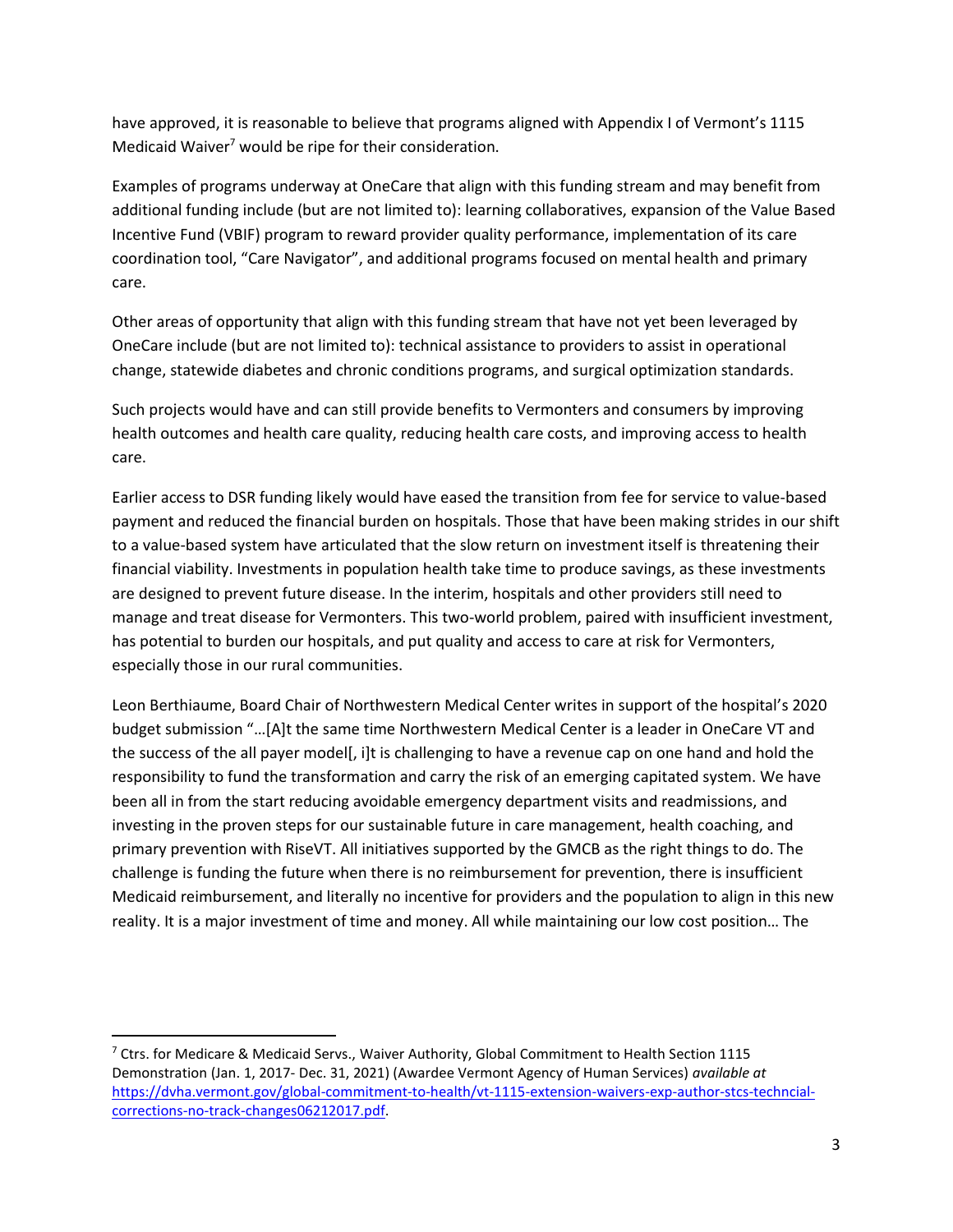leadership team is fully engaged to make the necessary changes. The impact is real for us; our balance sheet is showing the strain of our proactive positioning."<sup>8</sup>

#### **Medicaid cost-shift**

*Your August 23, 2019 letter to Governor Scott and Deputy Secretary Maksym said that "[t]he actual cost shift for Vermont hospitals in FY2018 was \$458 million with Medicaid accounting for \$207 million," and you encouraged the Governor to propose using more taxpayer dollars to provide additional Medicaid funds to Vermont's network of hospitals.* 

*Questions 1 & 2: Was this recommendation intended to apply to all Vermont hospitals whose budgets the Green Mountain Care Board reviews, or just to a subset of them? If a subset, please tell us which hospitals and why they stand out. How did you conclude that the people of Vermont would be better served by directing additional Medicaid funds to hospital-based services, rather than using the funds for primary care and prevention services, including mental health services and substance use disorder treatment? Is it the Board's position that the taxpayers and patients of Vermont will receive greater benefit from additional hospital spending, rather than additional spending in these other areas?*

As the Governor acknowledges in his response to the August 23, 2019 letter, recent Medicaid investments, while aimed at supporting downstream community-based health providers, have largely left hospitals out of the equation.<sup>9</sup> This, paired with cuts in Disproportionate Share payments, raise concerns that Medicaid contributions to our hospitals are not keeping pace with the rising cost of health care and are adding to the financial headwinds faced by our hospitals. Disproportionate Share has declined from a system-wide total of \$37 million in FY 2016 to a projected \$22.7 million in 2019. When public payers fail to keep pace with medical inflation, hospitals likely face two choices to maintain their financial solvency: cut costs (some of which may be efficiency-generating but some of which may compromise access and quality) or find ways to generate more revenue, which may be through higher commercial rate requests. The Board witnessed both in the hospital budget process this year; hospitals reported on cost containment strategies as well as the need to increase commercial rates to cover public payers not keeping up with inflation. Some of the narrative from the community hospitals around this topic were that "(n)either Medicare or Medicaid are covering the cost of the care [they] provide to their beneficiaries." Another hospital went further, stating "(m)ore than anything else, inadequate reimbursement from Medicare and Medicaid is driving both the cost shift and this low margin." Perhaps most worrisome is that if Medicaid fails to keep pace with inflation, hospitals in the most vulnerable areas in the state will be disproportionately affected.

The intent of my letter is not to demand resources or to propose a particular methodology for directing dollars to hospitals, but rather to alert the financial and legal experts on Medicaid reimbursement as to

<sup>8</sup> Letter from Leon Berthiaume, Board Chair, Northwestern Med. Ctr. to GMCB (June 28, 2019) *available at* [https://gmcboard.vermont.gov/sites/gmcb/files/documents/B20%20H25%20NMC%20Board\\_Chair\\_Letter.pdf.](https://gmcboard.vermont.gov/sites/gmcb/files/documents/B20%20H25%20NMC%20Board_Chair_Letter.pdf)

<sup>&</sup>lt;sup>9</sup> "[W]orking together, we actually increased rates to Medicaid providers by more than \$40 million over the past five years, while enrollment declined… …While these investments are not direct Medicaid increases to hospitals, they buffer Vermont's downstream, community-based health providers to mitigate upstream costs in more expensive settings."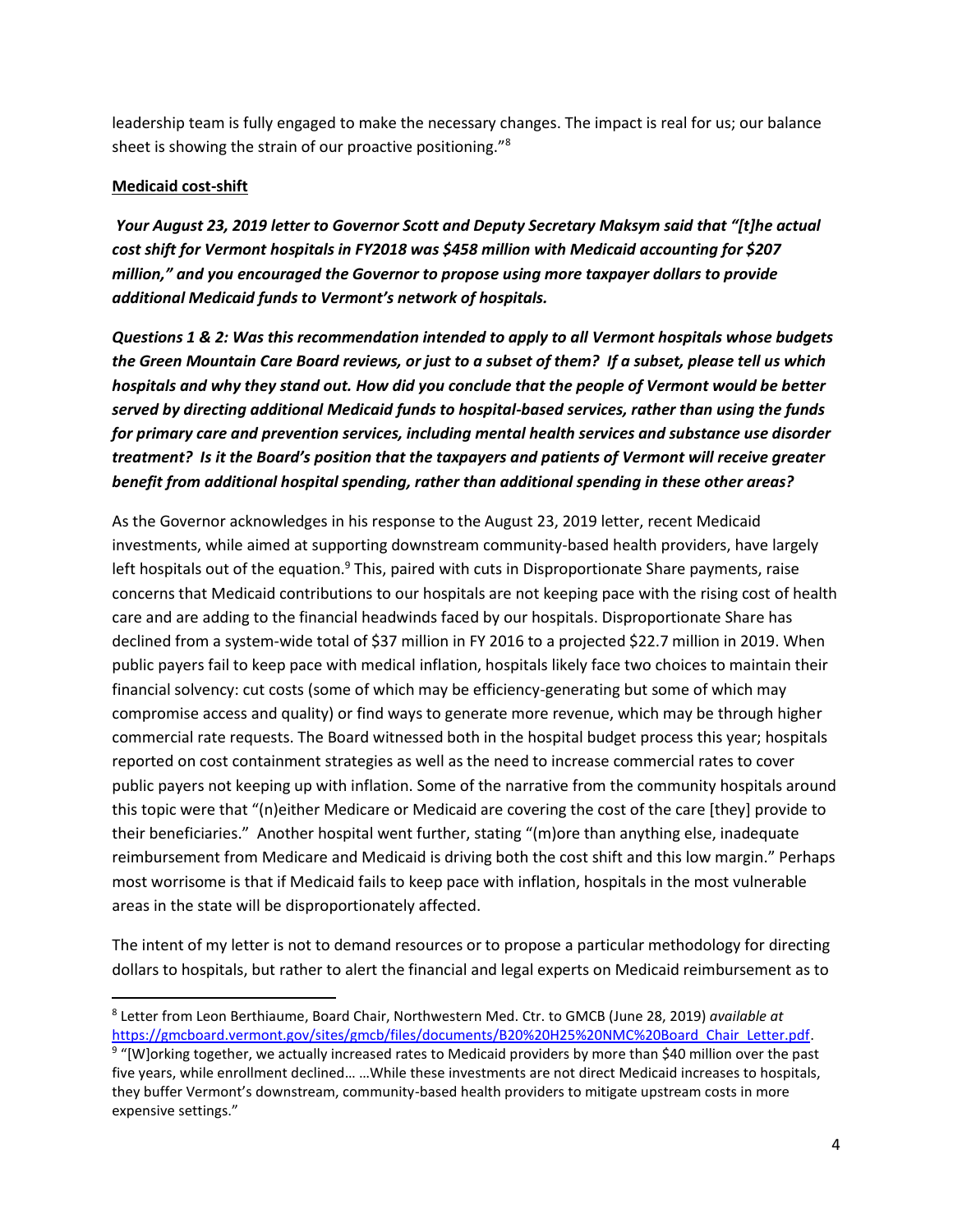what the Board has witnessed through our regulatory role, and consider this information in funding decisions in the upcoming legislative session. The Board will be ready and willing to provide any and all information available to us on the impact of certain funding decisions on the private sector, which is a significant component of our Vermont health care system.

# *Question 3: Primary care practices, mental health agencies, dentists, and other providers who serve large numbers of Medicaid beneficiaries frequently struggle financially due to relatively low Medicaid reimbursement rates. Please explain why you have publicly advocated for increased reimbursements for hospitals, but not for these other providers.*

The board's regulatory breadth is largely limited to Vermont's 14 community hospitals, representing 42%<sup>10</sup> of health care spending in the State. As a result, we have limited insight and no regulatory authority over the budgets and financial health of independent primary care practices, mental health agencies, dentists or other providers serving large numbers of Medicaid beneficiaries. However, I do not see investing in hospitals and these other providers as mutually exclusive decisions. Through our regulatory lens, one means of improving contributions by Medicaid to both hospitals and these providers may be to tap into more DSR funds (see Attachment I, Category 2 investments). There is already evidence that such funding would be leveraged by hospitals to invest directly in these types of programs and services. More than half of Vermont's primary care providers are employed by hospitals<sup>11</sup> and hospitals are actively embedding mental health and social workers in their EDs and practices (e.g. Rutland Regional, Southwestern Medical Center, University of Vermont Medical Center). Some hospitals have even opened dentistry services on campus (e.g. Brattleboro and Southwestern Medical Center) or have expanded their services to include medication-assisted treatment (e.g. CVMC). The synergistic potential of these investments can be attributed to the ACO's shared governance structure, which aligns hospital financial incentives to encourage cost containment and operational change at the hospital while encouraging the hospital to invest in the community providers and prevention.

# *Question 4: If the cost-shift is a manifestation of a fee-for-service system, to what extent will it be phased out by the transition to value-based payments?*

The cost-shift is not unique to a fee-for-service system. Cost-shifting may occur if public payers reimburse below the cost of care, regardless of how payments are structured. While a value based system will incentivize hospitals to plan long-term efficiencies rather than pursue volume-based strategies to improve their bottom line, if government payers fail to keep pace with inflation even in a fixed payment world, hospitals will face the same decisions as now to maintain solvency: cut costs based

<sup>10</sup> GMCB Presentation, 2017 Vermont Health Care Expenditure Analysis (Mar. 2019) *available at*  [https://gmcboard.vermont.gov/sites/gmcb/files/2017\\_Expenditure\\_Analysis\\_with\\_projections\\_March\\_27\\_2019.p](https://gmcboard.vermont.gov/sites/gmcb/files/2017_Expenditure_Analysis_with_projections_March_27_2019.pdf) [df.](https://gmcboard.vermont.gov/sites/gmcb/files/2017_Expenditure_Analysis_with_projections_March_27_2019.pdf)

<sup>&</sup>lt;sup>11</sup> Memorandum from GMCB to Health Reform Oversight Committee re Payment Differential & Provider Reimbursement Report 5-6 (Oct. 1, 2017) *available at* 

[https://gmcboard.vermont.gov/sites/gmcb/files/files/resources/GMCB\\_Fair%20Reimbursement%20Report\\_Oct\\_1](https://gmcboard.vermont.gov/sites/gmcb/files/files/resources/GMCB_Fair%20Reimbursement%20Report_Oct_1_2017_FINAL.pdf) 2017 FINAL.pdf.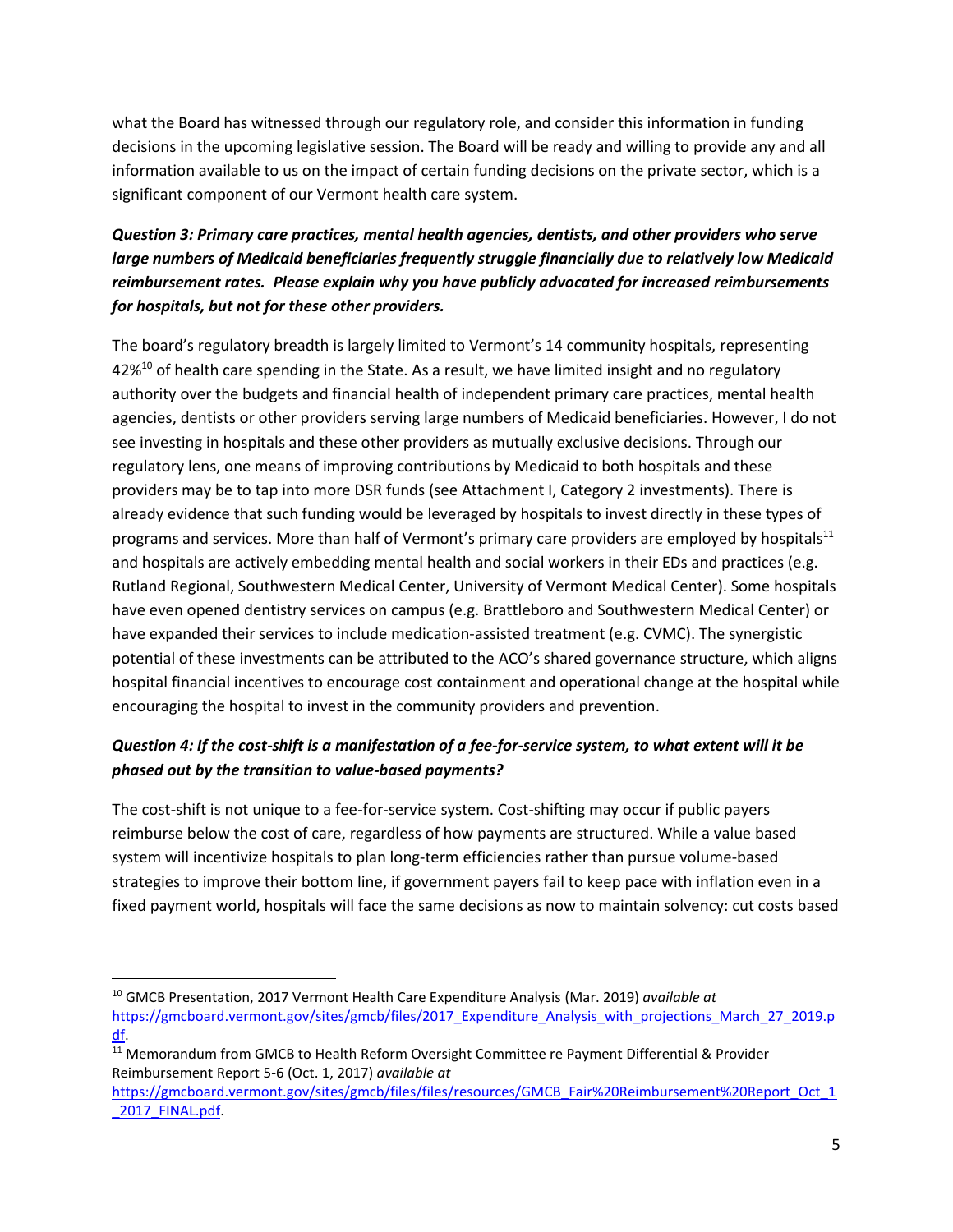on profitability, not necessarily value (and potentially reduce services or quality), or look for revenue increases from commercial payers over whom they may have more leverage.

### **Global Commitment waiver budget neutrality cap**

*Spending up to the Global Commitment waiver's budget neutrality cap exposes Vermont to risks, such as the impact on the Medicaid budget in the event of a recession. How close does the Board think Vermont can come to reaching the cap without taking an inappropriate risk?* 

As noted in the letter to the Governor and then interim Secretary Maksym, the GMCB recognizes the challenge associated with Medicaid's budget neutrality cap. Despite the State's commitment to transparency, it is difficult for the GMCB as a regulator to follow which investments have been made across Vermont's healthcare system in areas that we do not directly oversee. Without this information it would be irresponsible for the Board to make a recommendation on Vermont's approach to managing the Medicaid cap.

### **OneCare Vermont's FY2020 budget submission**

*Questions 1 & 2: What does the Board think OneCare Vermont intends to do with the additional \$13.1 million it seeks in its FY2020 budget submission? Does the Board believe that providing OneCare Vermont with an additional \$13.1 million in Medicaid funds is the most appropriate use of this scarce resource? Please provide a detailed explanation of the administrative expenses at One Care and its analysis of whether this level of administrative spending is appropriate.* 

Since the Board has not yet formally engaged on OneCare's 2020 budget, it would be premature to provide any judgement on the matter beyond technical clarifications. OneCare's budget presentation is currently scheduled for October 30, 2019, and I welcome your attendance.<sup>12</sup> OneCare's budget submission for 2020 can be found on the GMCB website.<sup>13</sup>

Delivery System Reform: The \$13.1 million for delivery system reform activities budgeted by OneCare Vermont includes additional sources of funding than what we traditionally refer to as DSR funding. That which is traditional DSR funding is \$7.8 million and represents both State and Federal shares. Of the total \$7.8 million, \$1.8 million are for programs already funded by DSR dollars, while \$6.0 million are for new programs. Using the Medicaid program match rate for State Fiscal Year 2020, this means that OneCare Vermont's request to the State would be approximately \$3.6 million in total or just under \$2.8 million for new programs. At a high level these new programs are to expand care coordination for chronic conditions and to invest in behavioral health in an effort to address overarching APM population-level health outcomes targets, healthcare delivery system quality targets, and process

<sup>12</sup> GMCB, Board Meeting Agenda (Oct. 30, 2019) *available at* 

[https://gmcboard.vermont.gov/sites/gmcb/files/documents/Agenda%2010.30.19.pdf.](https://gmcboard.vermont.gov/sites/gmcb/files/documents/Agenda%2010.30.19.pdf)

<sup>&</sup>lt;sup>13</sup> GMCB, 2020 ACO Oversight, <https://gmcboard.vermont.gov/content/2020-aco-oversight> (last visited Oct. 28, 2019).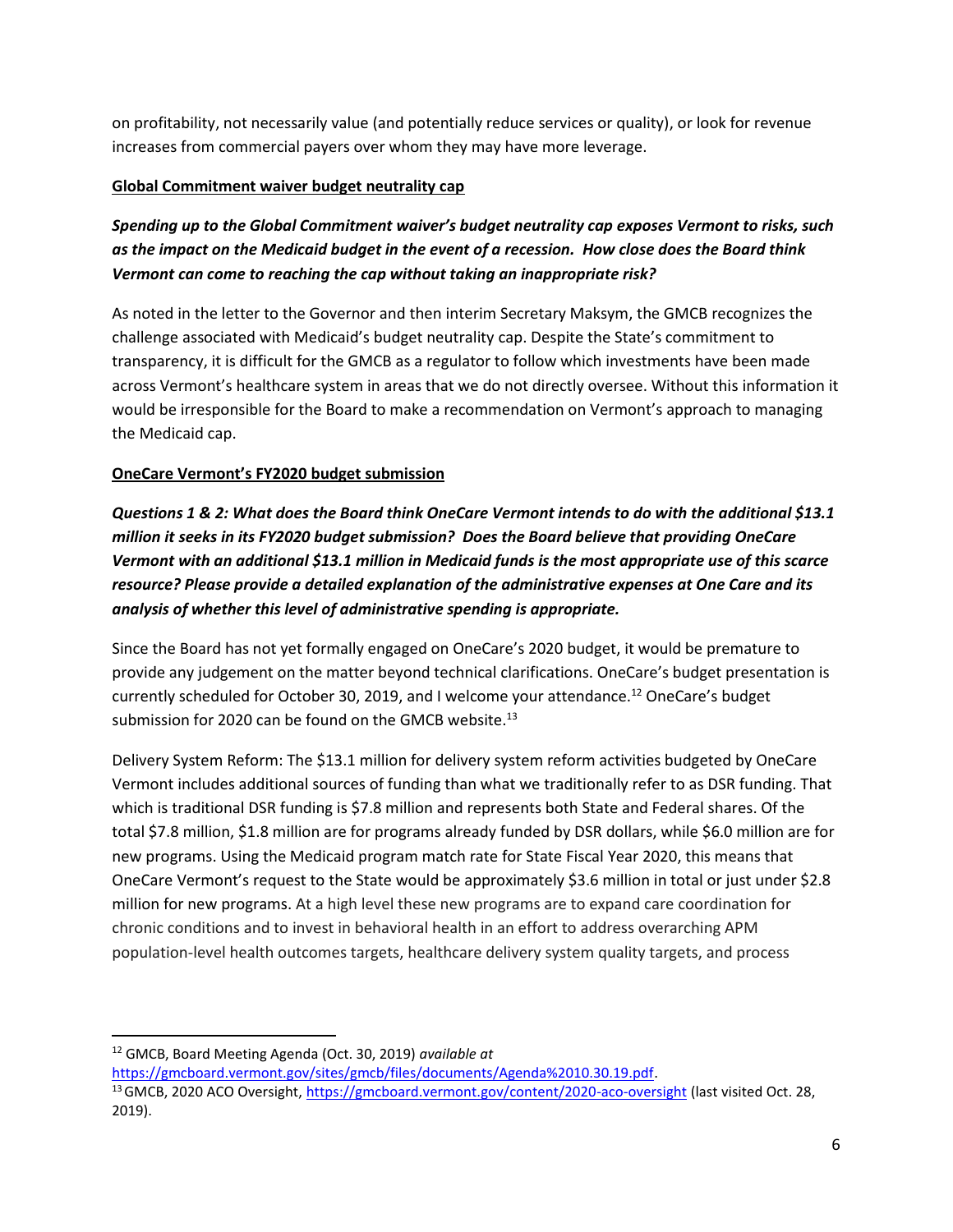milestones. The APM agreement<sup>14</sup> requires tracking and reporting on three overarching goals specified under the Statewide Health Outcomes and Quality of Care Targets as 1) Population-Level Health Targets 2) Healthcare Delivery System Quality Targets and 3) Process Milestones. See **Appendix 1** for the APM Agreement targets.

Administrative Expenses: In 2019 OneCare budgeted \$15.9 million in administrative expenses up from \$12.5 million in 2018. Administrative expenses include staff wages and benefits, contracted services (actuarial and software development), software subscriptions, risk protection, occupancy, travel supplies, etc. However, OneCare's administrative expense ratio, which measures its administrative costs relative to the scale of its operations (total budget), *decreased* to **1.77%** in 2019 from 1.95% in 2018. The Board's budget order for 2019 put a cap on OneCare's administrative expense ratio at 1.77%, with a demand to decrease administrative expenses should the projected revenues fall.<sup>15</sup>

## *Question 3: Please provide a plain language explanation of the benefits Vermonters have received to date through Medicaid investments in OneCare Vermont.*

It is hard to isolate the effect of Medicaid investments alone, but payment reform broadly has already had a profound effect on the investment choices of hospitals and practices, which in turn has the strong potential to produce positive effects on cost, quality, and access to health and healthcare for Vermonters. The APM offers the flexibility for providers opting to take capitated payments to invest in preventative services and value-generating services for which they would not be reimbursed in a feefor-service environment. If providers are not limited to the fee-for-service model, they can respond to patient phone calls, coordinate with other providers, cover the salary of a case manager, offer solutions for housing, address patients' social determinants of health, or invest in services that provide value to the patient but are not otherwise seen as profitable.<sup>16</sup> Some preliminary evidence shows that the APM, at least for Medicaid attributed lives, has shown a higher utilization of primary care office-visits and mental health visits than the cohort of members who are not attributed.<sup>17</sup>

During a GMCB meeting in February 2019, the Board heard 'lessons from the field' where panelists discussed the benefits and challenges of the APM.<sup>18</sup> Among these lessons, Dr. Joe Haddock, an

<sup>14</sup> Vermont All-Payer Accountable Care Organization Model Agreement (Oct. 27, 2016) *available at*  [https://gmcboard.vermont.gov/sites/gmcb/files/files/payment](https://gmcboard.vermont.gov/sites/gmcb/files/files/payment-reform/All%20Payer%20Model%20ACO%20Agreement.pdf)[reform/All%20Payer%20Model%20ACO%20Agreement.pdf.](https://gmcboard.vermont.gov/sites/gmcb/files/files/payment-reform/All%20Payer%20Model%20ACO%20Agreement.pdf)

<sup>15</sup> *In re: OneCare Vermont Accountable Care Organization, LLC Fiscal Year 2019*, FY 19 Accountable Care Organization Budget Order, No. 18-001-A, (GMCB Feb. 5, 2019) *available at* [https://gmcboard.vermont.gov/sites/gmcb/files/FINAL%20%202019%20ACO%20Budget%20Order%202\\_5\\_2019.p](https://gmcboard.vermont.gov/sites/gmcb/files/FINAL%20%202019%20ACO%20Budget%20Order%202_5_2019.pdf) [df.](https://gmcboard.vermont.gov/sites/gmcb/files/FINAL%20%202019%20ACO%20Budget%20Order%202_5_2019.pdf) 

<sup>16</sup> Rachel Matulis, Ctr. for Health Care Strategies, Inc. *It's Not Just Risk: Why the Shift to Value-Based Payment is also about Provider Flexibility* (Mar. 21, 2019) *available at* [https://www.chcs.org/its-not-just-risk-why-the-shift-to](https://www.chcs.org/its-not-just-risk-why-the-shift-to-value-based-payment-is-also-about-provider-flexibility/)[value-based-payment-is-also-about-provider-flexibility/.](https://www.chcs.org/its-not-just-risk-why-the-shift-to-value-based-payment-is-also-about-provider-flexibility/) 

<sup>17</sup> Dept. of Vermont Health Access, Report to Gen. Assembly, *Vermont Medicaid Next Generation Pilot Program* (Dec. 15, 2018) *available at* [https://legislature.vermont.gov/assets/Legislative-Reports/VMNG-Report-to-](https://legislature.vermont.gov/assets/Legislative-Reports/VMNG-Report-to-Legislature-December-15-2018-FINAL.pdf)[Legislature-December-15-2018-FINAL.pdf.](https://legislature.vermont.gov/assets/Legislative-Reports/VMNG-Report-to-Legislature-December-15-2018-FINAL.pdf)

<sup>18</sup> Video Recording, GMCB Meeting (Feb. 27, 2019) *available at* [https://www.orcamedia.net/show/february-27-](https://www.orcamedia.net/show/february-27-2019-gmcb) [2019-gmcb.](https://www.orcamedia.net/show/february-27-2019-gmcb)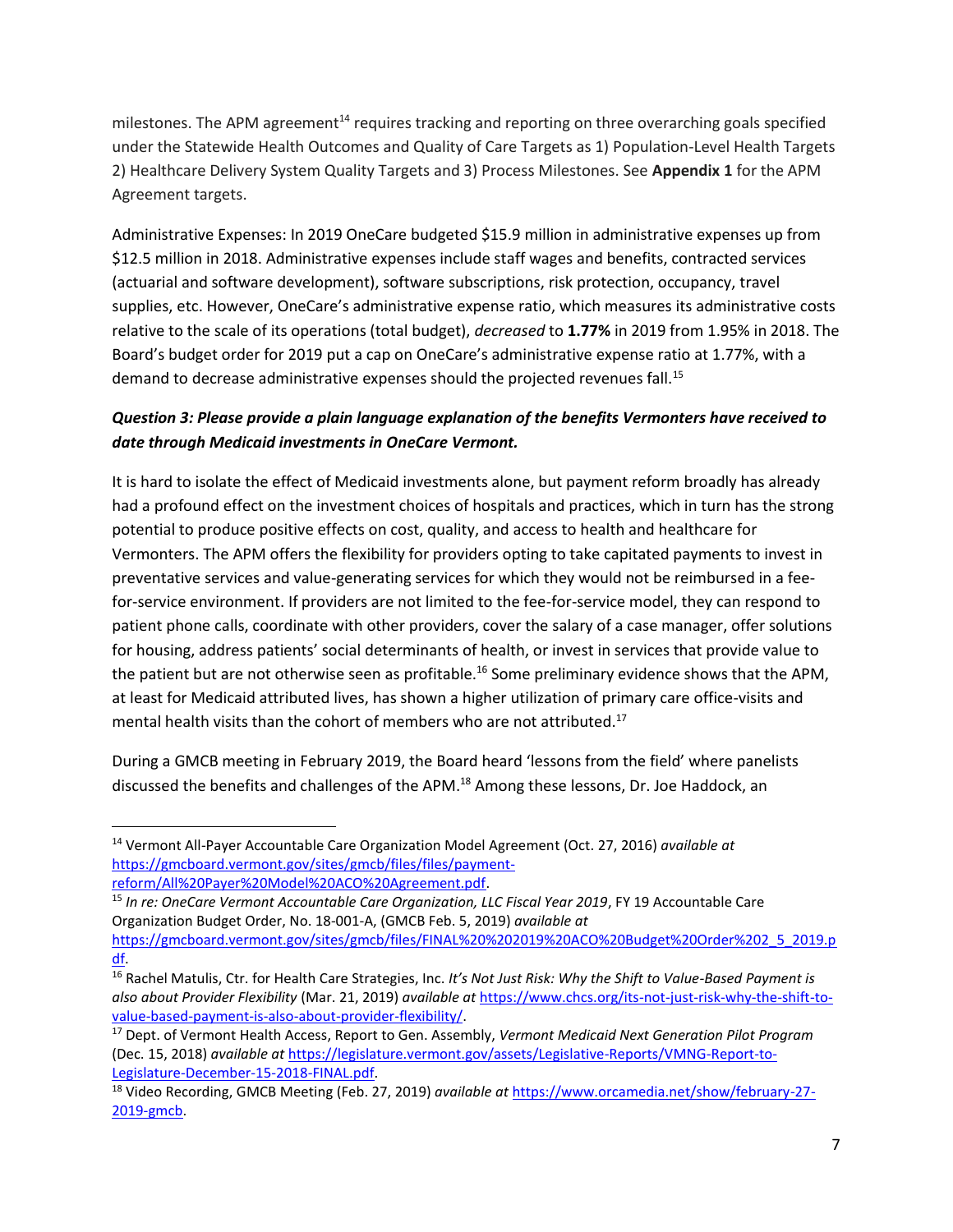independent primary care physician who contracts with OneCare articulated that his participation afforded him the ability to hire a nurse practitioner to offer psychiatric services to patients whose insurance would not otherwise cover such services. His health center has also been able to increase the hours for a licensed diabetic educator and a nutritionist and offer more attractive benefits (e.g. loan repayment plans, signing bonus, travel assistance) in order to improve employee retention, a significant challenge in the primary care space. During this discussion, Dr. Haddock shared, "[f]or independent primary care practices, not changing the system is the worst thing that can happen… The pilot has worked out well for us without increasing our bureaucratic administrative burden, has resulted in a better financial picture for our office and our abilities to start a couple of new programs."

Dr. Carrie Wulfman, from Porter Medical Center, shared an example of a palliative care program that she believes had been abandoned five years earlier because of Porter's then reliance on a fee-forservice model and the program's inability to cover its own costs. Through a pilot with OneCare, Porter can now again offer palliative care, a service known to improve quality and reduce cost. "I'm glad that we have additional resources through involvement with OneCare Vermont and the All-Payer Model to do these kinds of things," said Dr. Wulfman.

Dr. Judy Fingergut spoke about the success of care coordination at Northwestern Medical Center. The team, made up of a nurse care coordinator, a certified diabetic educator, a nutritionist, a social worker embedded in the practice, a pain interventionist, and Dr. Fingergut, were able to support one patient through his struggles with diabetes, accompanying health issues, insurance management, and health education. Through the care coordination team's efforts over a period of seven months, this patient was able to become a candidate for back surgery for spinal stenosis. Without the intervention of Dr. Fingergut's team, he would not have been a candidate for surgery. This patient also was able to reduce the frequency of his visits to Dr. Fingergut. "Through the efforts of our care coordination... [my patient] was able to take control of his diabetes. The team was able to identify barriers and help him work through those barriers. His quality of life has improved…"

In addition, the GMCB conducted traveling board meetings and has heard how regions across the state are building and growing their Community Collaboratives/Accountable Communities for Health, in collaboration with the Blueprint for Health and OneCare Vermont. As mentioned previously, hospitals have noticed the higher acuity and greater social needs of their patients. In response, hospitals are expanding beyond their traditional services and investing in strategies to meet these needs. A few examples include providing Community Supported Agriculture (CSA) shares through collaborations with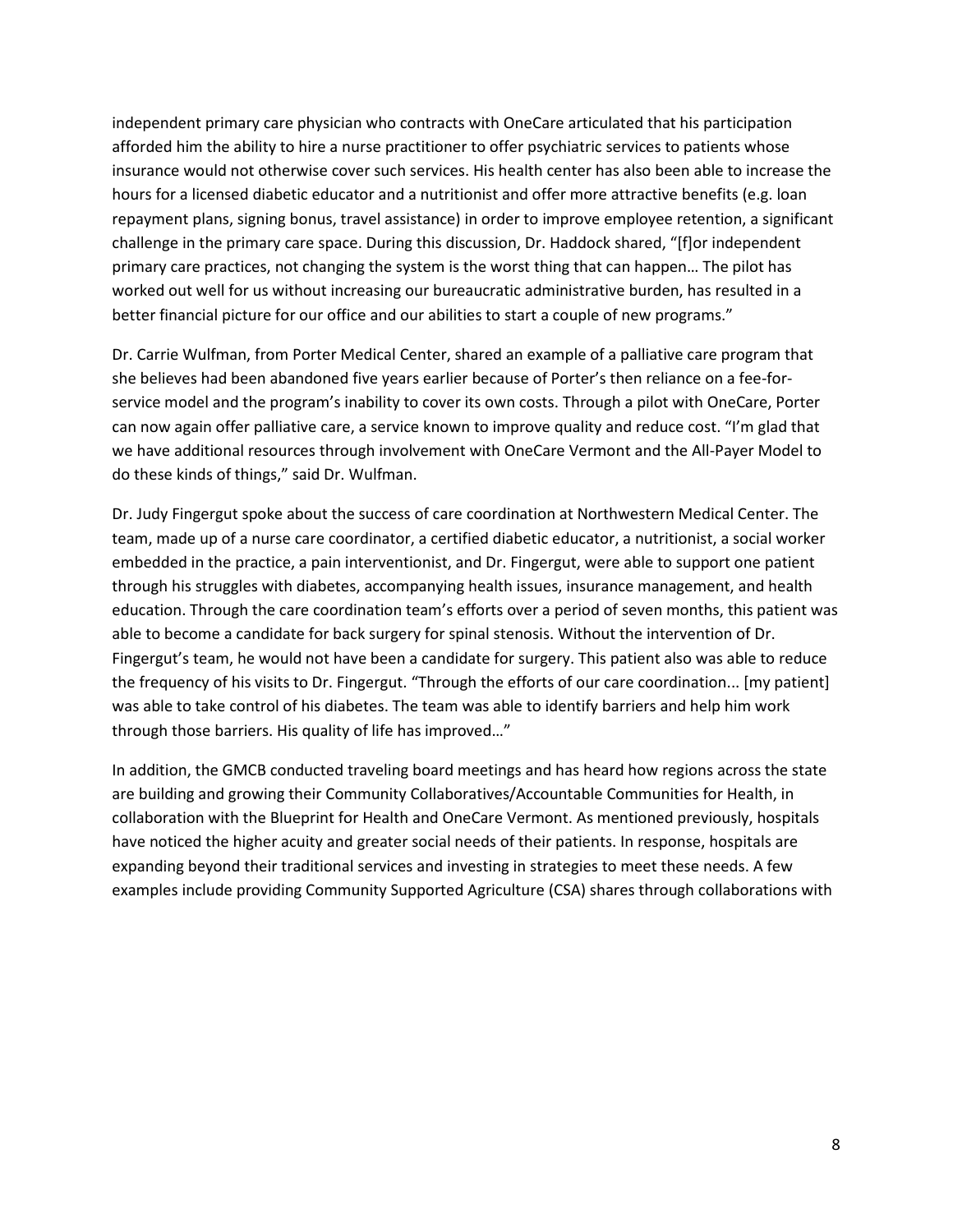The Vermont Food Bank,<sup>19</sup> contracting with Designated Agencies to expand their mental health capacity, $20$  and investing in Lifestyle medicine and RiseVT. $21$ 

There are, however, a number of key ways that *Medicaid's investments in OneCare* in particular have benefited Vermonters. First, the agreement between OneCare and the Department of Vermont Health Access (DVHA), i.e. the "Vermont Next Generation Agreement" reflects a capped budget, reducing the risk of a Medicaid overage in the state's annual budget. Second, this agreement has allowed for the waiver of prior authorizations for services that the ACO is financially accountable for. Waiving prior authorizations allows providers to work directly with patients to get them the care they need, while reducing their administrative burden from paperwork and phone calls. Because this pilot was so successful, Medicaid has expanded this to all providers in the Vermont Medicaid Network. Further, *DVHA has selected population health* programs to benefit Vermonters, partially or fully funded through OneCare, and include: 1) an evidence-based prevention program for communities (RiseVT<sup>22</sup>), 2) a data platform to provide claims analysis, 3) care coordination software (Care Navigator), 4) patient-centered care coordination (OneCare's "Advanced Care Coordination Model"<sup>23</sup>), and an 5) evidence-based program to build childhood resilience (Developmental Understanding and Legal Collaboration for Everyone i.e. DULCE<sup>24</sup>). The Department of Vermont Health Access Vermont Next Generation Agreement Report provides an analysis of these programs and OneCare's performance for Medicaid Attributed lives in 2018.<sup>25</sup>

I hope that I have answered your questions. If you need further clarification or have other concerns, please do not hesitate to ask.

Sincerely,

Kui j. malli

Kevin Mullin, Chair Green Mountain Care Board 144 State St Montpelier, VT 05602

[https://gmcboard.vermont.gov/sites/gmcb/files/Mt.%20Ascutney%20Hospital%20and%20Health%20Center%20an](https://gmcboard.vermont.gov/sites/gmcb/files/Mt.%20Ascutney%20Hospital%20and%20Health%20Center%20and%20Our%20Accountable%20Community%20For%20Health%20Presentation.pdf) [d%20Our%20Accountable%20Community%20For%20Health%20Presentation.pdf.](https://gmcboard.vermont.gov/sites/gmcb/files/Mt.%20Ascutney%20Hospital%20and%20Health%20Center%20and%20Our%20Accountable%20Community%20For%20Health%20Presentation.pdf)

<sup>21</sup> Northwestern Med. Ctr., NMC and Our Accountable Community for Health (Oct. 16, 2019) *available at* [https://gmcboard.vermont.gov/sites/gmcb/files/documents/Green%20Mountain%20Care%20Board%20101619%](https://gmcboard.vermont.gov/sites/gmcb/files/documents/Green%20Mountain%20Care%20Board%20101619%20NMC%20Presentation%20on%20Accountable%20Community%20for%20Health.pdf) [20NMC%20Presentation%20on%20Accountable%20Community%20for%20Health.pdf.](https://gmcboard.vermont.gov/sites/gmcb/files/documents/Green%20Mountain%20Care%20Board%20101619%20NMC%20Presentation%20on%20Accountable%20Community%20for%20Health.pdf)

<sup>22</sup> RiseVT,<https://risevt.org/> (last visited Oct. 28, 2019).

<sup>25</sup> Dept. of Vermont Health Access, *Vermont Medicaid Next Generation Pilot Program 2018 Performance* (Sept. 20, 2019) *available at* [https://dvha.vermont.gov/administration/1final-vmng-2018-report-09-20-19.pdf.](https://dvha.vermont.gov/administration/1final-vmng-2018-report-09-20-19.pdf)

<sup>&</sup>lt;sup>19</sup> Mt. Ascutney Hosp. & Health Ctr. & Our Accountable Cmty. for Health, GMCB Presentation (Oct. 31, 2018) *available at*

<sup>20</sup> Southwestern Vermont Medical Ctr. Fiscal Year 2020 Budget Submission, Narrative, 3 *available at*  [https://gmcboard.vermont.gov/sites/gmcb/files/B20%20H39%20SVMC%20Narrative\\_7-1-2019.pdf.](https://gmcboard.vermont.gov/sites/gmcb/files/B20%20H39%20SVMC%20Narrative_7-1-2019.pdfHYPERLINK)

<sup>23</sup> OneCare Vermont, Care Coordination Toolkit *available at* [https://www.onecarevt.org/wp](https://www.onecarevt.org/wp-content/uploads/2019/07/OneCare-Vermont-Care-Coordination-Toolkit-2019.pdf)[content/uploads/2019/07/OneCare-Vermont-Care-Coordination-Toolkit-2019.pdf.](https://www.onecarevt.org/wp-content/uploads/2019/07/OneCare-Vermont-Care-Coordination-Toolkit-2019.pdf)

<sup>24</sup> Development Understanding and Legal Collaboration for Everyone (DULCE) *available at* [https://cssp.org/our](https://cssp.org/our-work/project/dulce/)[work/project/dulce/.](https://cssp.org/our-work/project/dulce/)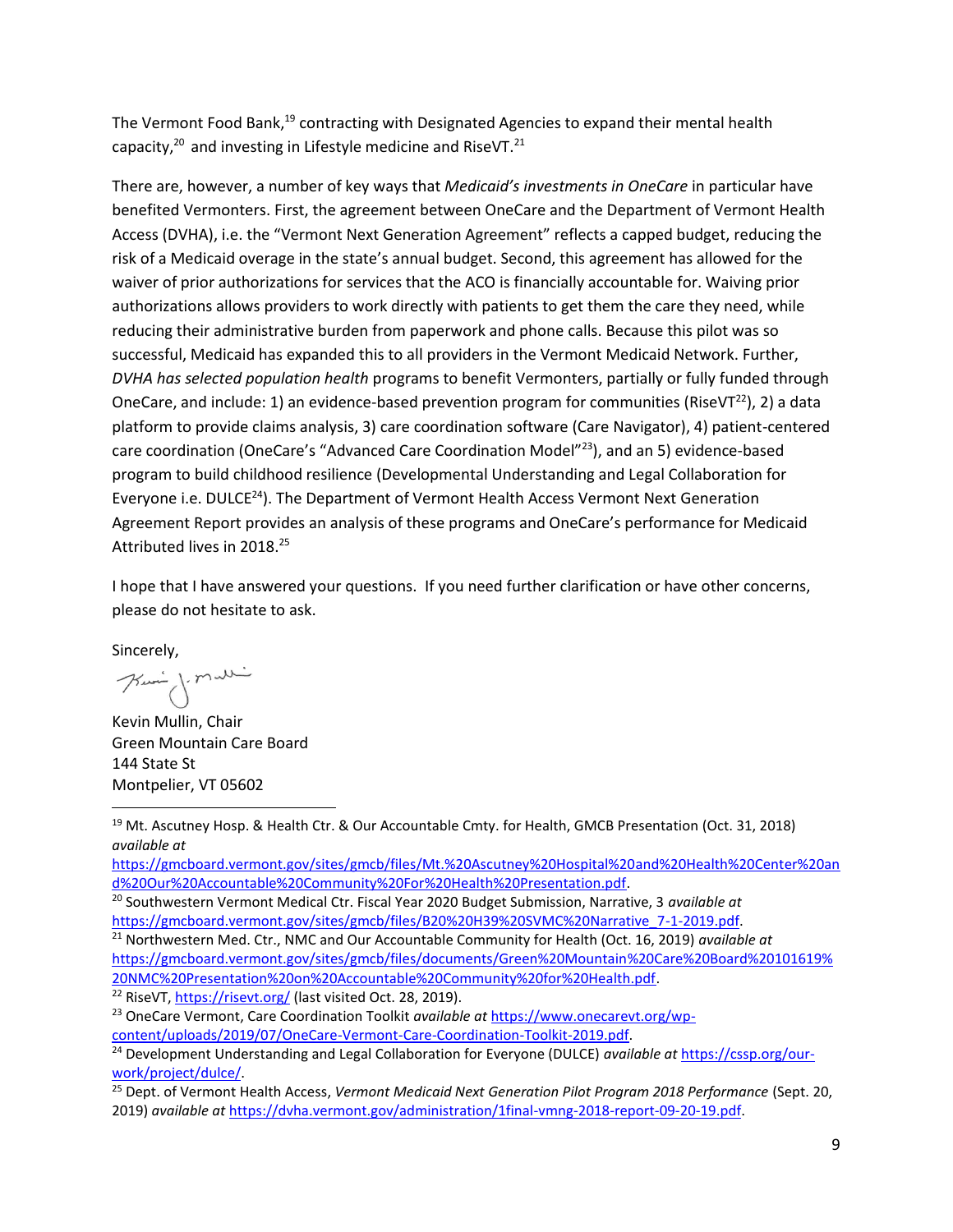Cc:

Representative Janet Ancel Representative Bill Lippert Representative Ann Pugh Representative Kitty Toll Governor Phil Scott Mike Smith, Secretary, AHS Martha Maksym, Deputy Secretary, AHS Victoria Loner, CEO, OneCare Vermont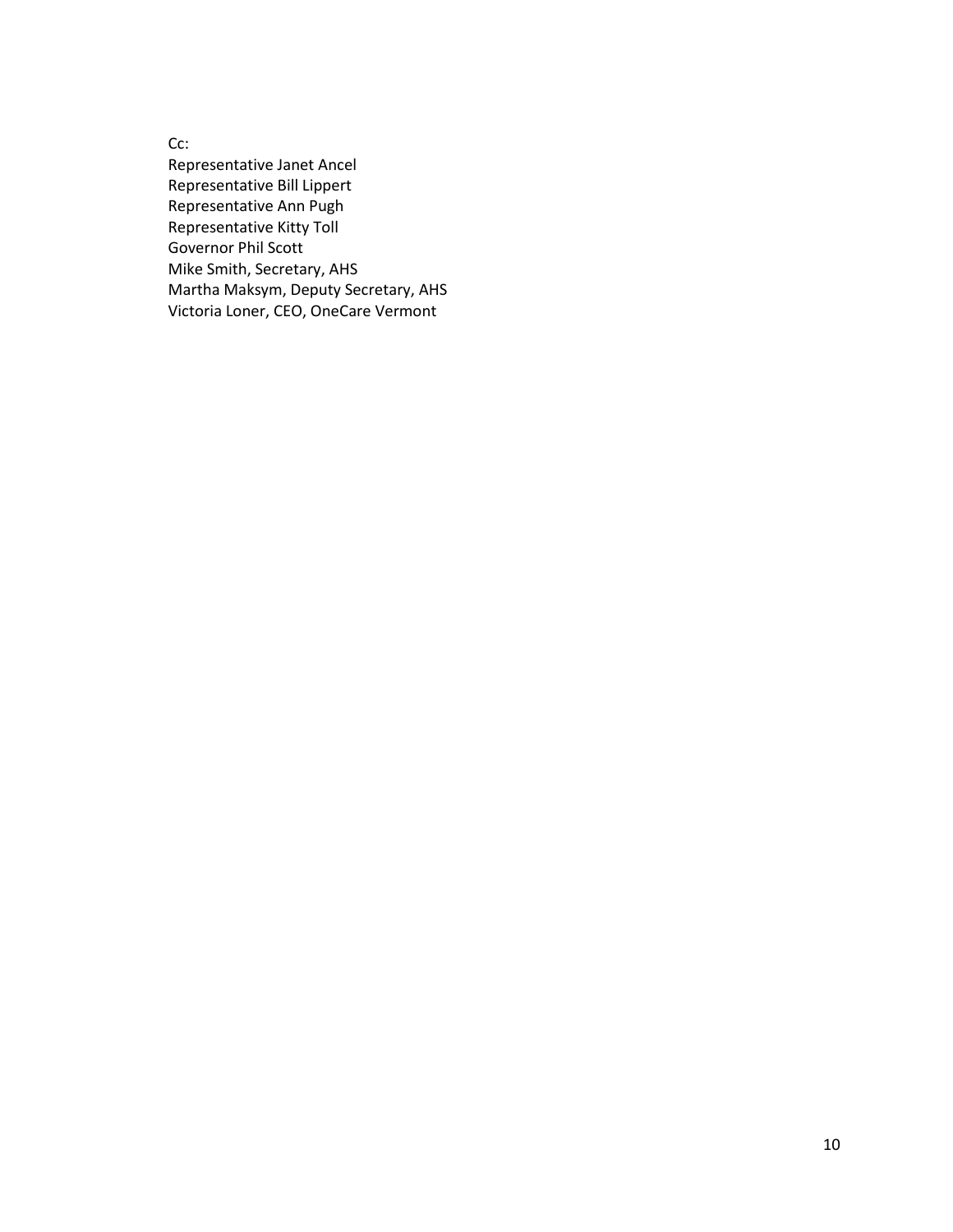#### **Appendix 1 – Statewide Health Outcomes and Quality of Care Targets (abbreviated)**

- 1. Population-Level Health Targets
	- a. Substance Use Disorder Target: The State must reduce deaths of Vermont residents related to drug overdose by 10% in aggregate over the performance period of the model as compared to the 2015 baseline
	- b. Suicide Target: The State must reduce the number of deaths due to suicide to 16 per 100,000 Vermont residents, or reduce the State's ranking on suicide rate from the  $7<sup>th</sup>$  to the 20<sup>th</sup> highest by state across the United States by the end of Performance Year 5.
	- c. Chronic Conditions Targets: The State must not increase prevalence of COPD, diabetes, and hypertension for Vermont residents, each measured separately as a percent of state population, by more than 1 percentage point, using 2016 as a baseline.
	- d. Access to Care Target: The State must achieve a target of 89 percent of Vermont adult residents reporting that they have a personal doctor or care provider.
- 2. Healthcare Delivery System Quality Targets
	- a. Suicide and Substance Use Disorder Target: Initiation and engagement of alcohol and other drug dependence (AOD) treatment. The State must achieve the 50th percentile, as compared to healthcare plans nationally, on initiation and the 75th percentile on engagement of alcohol and other drug dependence treatment for Vermont ACO-aligned residents.
	- b. Suicide and Substance Use Disorder Target: Follow-up after discharge from the emergency department for mental health. The State must achieve 60 percent as the percent of Vermont ACO-aligned residents receiving follow-up care within 30 calendar days after discharge from a hospital emergency department for mental health.
	- c. Suicide and Substance Use Disorder Target: Follow-up after discharge from the emergency department for alcohol or other drug dependence. The State must achieve 40 percent as the percent of Vermont ACO-aligned residents receiving follow-up care within 30 calendar days after discharge from a hospital emergency department for alcohol or other drug dependence.
	- d. Suicide and Substance Use Disorder Target: Mental Health and Substance Abuse related Emergency Department Visits. The State must reduce the rate of growth of emergency department (ED) visits with a primary diagnosis of mental health or substance abuse condition across payers in Vermont hospitals, using 2016 as a baseline. Vermont and CMS shall establish a target by June 30, 2017.
	- e. Chronic Conditions Target: Composite of Diabetes, Hypertension, and Multiple Chronic Conditions. The State must achieve the 75th percentile, as compared to national Medicare performance, for a composite measure comprising of diabetes, hypertension, and multiple chronic condition morbidity of VMA ACO or Modified Next Generation ACO aligned Vermont Medicare Beneficiaries.
	- f. Access to Care Target: Getting Timely Care, Appointments, and Information. The State must achieve the 75th percentile, as compared to national Medicare performance, for the percent of VMA ACO or Modified Next Generation ACO-aligned Medicare beneficiaries who state that they are getting timely care, appointments, and information.